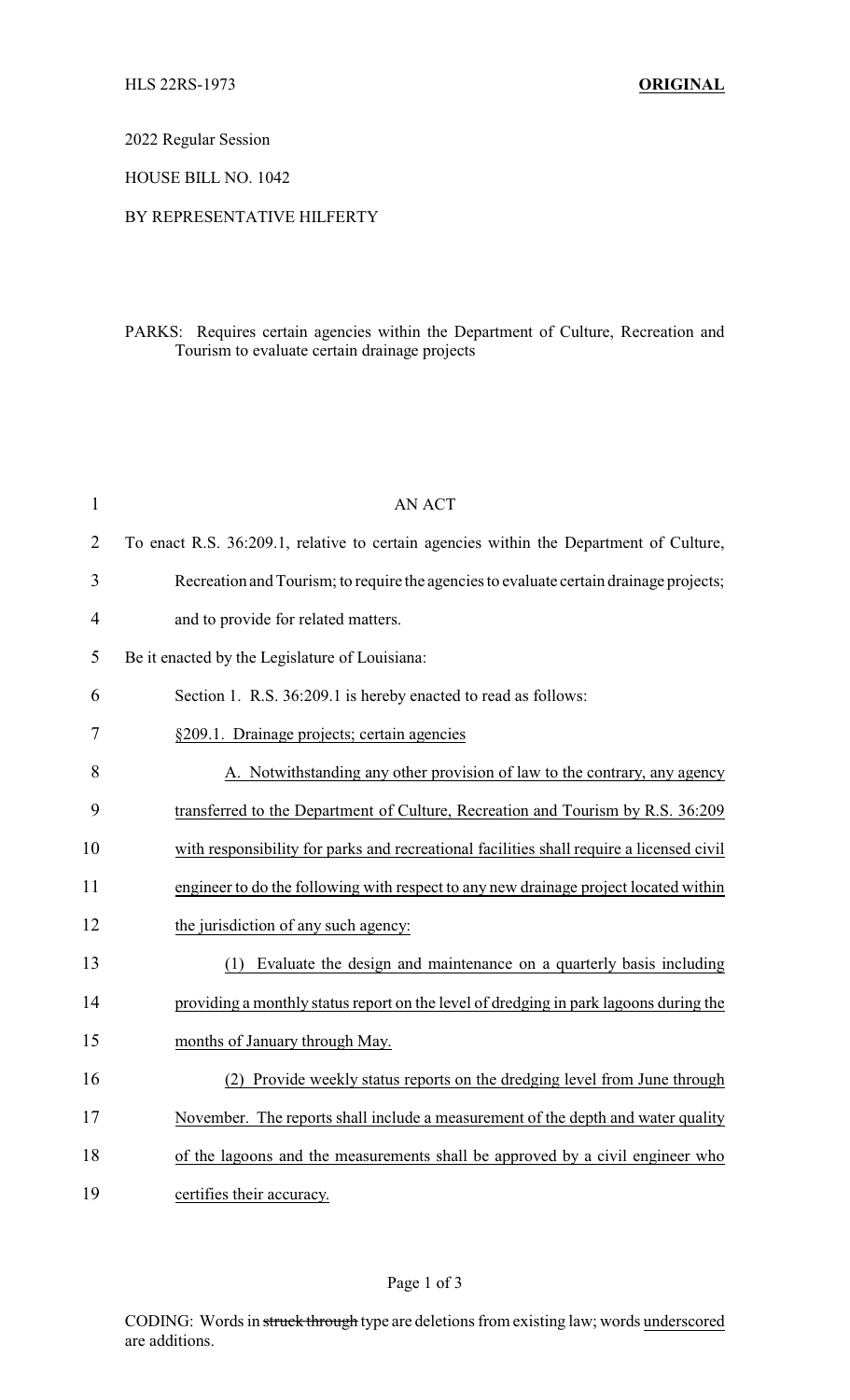| $\mathbf{1}$   | (3) Be in direct communication and filing a report on the drainage system            |
|----------------|--------------------------------------------------------------------------------------|
| $\overline{2}$ | with any sewerage and water board, flood protection authority, home owners           |
| 3              | association, and the municipal public works department within twenty-four hours of   |
| 4              | any named storm entering the Gulf of Mexico.                                         |
| 5              | (4) Be present at the local flood protection authority during any named              |
| 6              | tropical storm or hurricane.                                                         |
| 7              | B. The agency shall hire a licensed horticulturist and civil engineer to             |
| 8              | maintain drainage equipment, bioswales, etc.                                         |
| 9              | C. If the agency does not meet the requirements of this Section or funding           |
| 10             | is not available to meet these requirements, the new drainage infrastructure project |
| 11             | shall be eliminated and revert to a pump system run by a local sewerage and water    |
| 12             | The agency shall be responsible for reverting any bioswale back to its<br>board.     |
| 13             | original condition within six months of the elimination of any green infrastructure  |
| 14             | project.                                                                             |

## DIGEST

The digest printed below was prepared by House Legislative Services. It constitutes no part of the legislative instrument. The keyword, one-liner, abstract, and digest do not constitute part of the law or proof or indicia of legislative intent. [R.S. 1:13(B) and 24:177(E)]

| HB 1042 Original | 2022 Regular Session | Hilferty |
|------------------|----------------------|----------|
|                  |                      |          |

**Abstract:** Requires certain agencies within the Dept. of Culture, Recreation and Tourism to evaluate certain drainage projects.

Proposed law requires an agency placed within the Dept. of Culture, Recreation and Tourism with responsibility for parks and recreational facilities to require a licensed civil engineer to conduct certain tasks with respect to any new drainage project located within the jurisdiction of the agency including but not limited to:

- (1) Evaluating the design and maintenance on a quarterly basis including providing a monthly status report on the level of dredging in park lagoons during the months of Jan. through May.
- (2) Providing weekly status reports on the dredging level from June through Nov. and the reports must include a measurement of the depth and water quality of the lagoons and the measurements must be approved by a civil engineer who certifies their accuracy.
- (3) Being present at the local flood protection authority during any named tropical storm or hurricane.